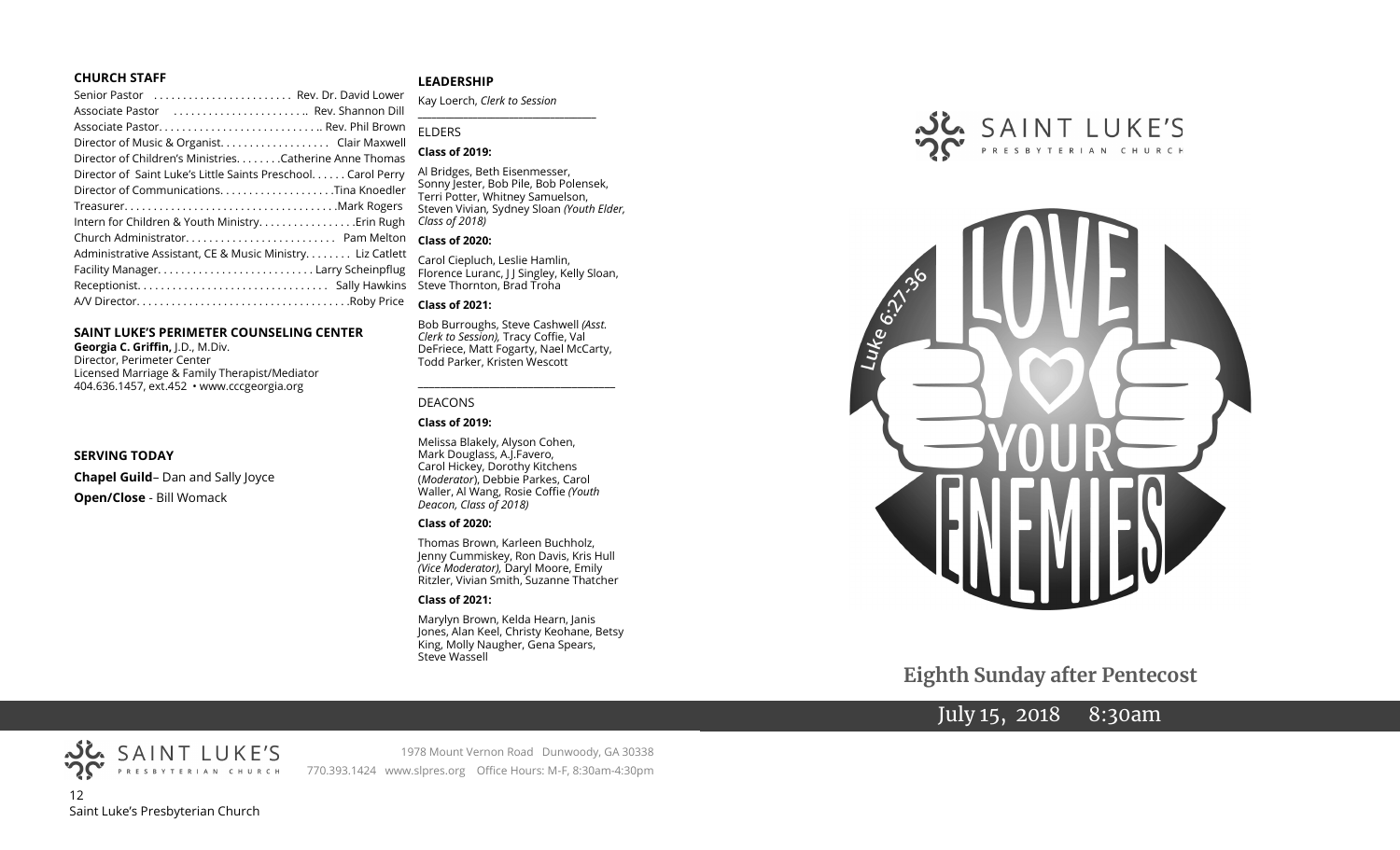

1978 Mount Vernon Road • Dunwoody, Georgia 30338 770.393.1424 • www.slpres.org

### **July 15, 2018**  Eighth Sunday after Pentecost

### **Liturgical Color:** Green

*Liturgical colors can orient us to the season of the church year and help to engage the sense of sight in worship. Green denotes Ordinary Time; time which is not marked by a specific festival or season.*

## **SUNDAY SCHEDULE**

8:30am Chapel Communion Service 9:30am Sunday School 10:30am Sanctuary Worship Service *Nursery available at all services and Sunday School.* 

# MISSION

Responding to God's call and empowered by the Holy Spirit, we invite all to join us in knowing, serving, and sharing Jesus Christ here and around the world.

# VISION

To be a beacon of faith, hope, and love– every member an active disciple in Christ's ministry.

# **WELCOME, GUESTS!**

We are delighted you are worshipping with us.

**DURING** the Welcome, please print the requested information on the Friendship Pad and pass the Friendship Pad down the pew.

**AFTER** the worship service, please join us outside the Chapel where our Pastors will be available to answer questions and provide you with a loaf of freshly-baked bread.

**FOR MORE** information about our programs, ministries or membership, please contact one of our Pastors at 770.393.1424, or visit our website: slpres.org.

# **THAT ALL MAY WORSHIP**

**ASSISTIVE** hearing devices, large print hymnals, large print bulletins and back cushions are available. Please contact an  $\square$ usher for further assistance.

thistex

**CHILDREN** are a precious part of our church family, and we welcome them in worship. Worship notebooks and tactile activities are available on the table just outside the Chapel doors. For your convenience, there is a Family Restroom located in the administrative office's hallway, on the first floor, near the main lobby.

### **SOME SAINT LUKE'S UPCOMING EVENTS MARK YOUR CALENDAR**

- Sunday, August 5- Blessing of the Backpacks at both services
- Sunday, August 5– Float Your Boat Fellowship Event, 11:30am
- Saturday, August 11- Football Forecast w/ Tony Barnhart at 8am
- Sunday, August 12- Family Promise Week & LifeSouth Blood Drive
- Sunday, August 19- RISE Against Hunger Event
- Sunday, August 26- Kickoff Pancake Breakfast & Wax Museum
- Thursday, August 30– SLLS Sneak-A-Peek, 10:30am-11:30am
- Tuesday, September 4– SLLS 1st Day of School, 9:15am
- Wednesday, September 19- FEAST Begins
- Sunday, October 14– Pernoshal Park Picnic & Blessing of the Pets

Other events are still being finalized.

Keep your eyes open for details on The Greatest Showman Sing-A-Long Fun Night in the fall. Of course, look for news on the big reveal of The New Testament section, Bible Timeline!

### **FAMILY PROMISE, COMING SOON** —As

we think about Independence Day from this past week, we have the opportunity to help homeless children and their parents achieve independence through Family Promise. Your generosity of time and talents helps these families stay together instead of going to shelters where older boys could be separated from the rest of the family. That's an amazing gift. Speaking of amazing gifts, Family Promise of North Fulton / DeKalb has welcomed Andrea Brantley as our new Executive Director. Be sure to tell her hi when you see her at Saint Luke's and - if you are so called - let her know if you have talents you'd like to share with the broader program.

Sunday, August 12- Sunday, August 19 is when our guests will next be staying at Saint Luke's. School will have started in DeKalb and Fulton counties by then. Our signup: [https://tinyurl.com/FPSLPC2018](https://tinyurl.com/FPSLPC2018-08)-08.

### **SCHOOL SUPPLIES FOR FAMILY PROMISE!**

As you shop with Back to School sales, you might consider picking up a few items for the children in Family Promise. Since kids of many ages enter the program at different times of the year, we'd like to stock the Day Center here at Saint Luke's with the things those kids will be needing for homework and other assignments. Please drop items in the marked bin in our main lobby between now and Sunday, August 5 – which is our annual Blessing of the Backpacks during both worship services. Items needed include:

Crayons – jumbo and Small manual pencil regular Washable Markers No. 2 Pencils Colored pencils Index cards Glue sticks Erasers Kids' scissors Pencil pouches sharpeners Notebook Filler Paper Composition Books Rulers Pocket Folders **Highlighters** Sm. packets of tissues **Backpacks**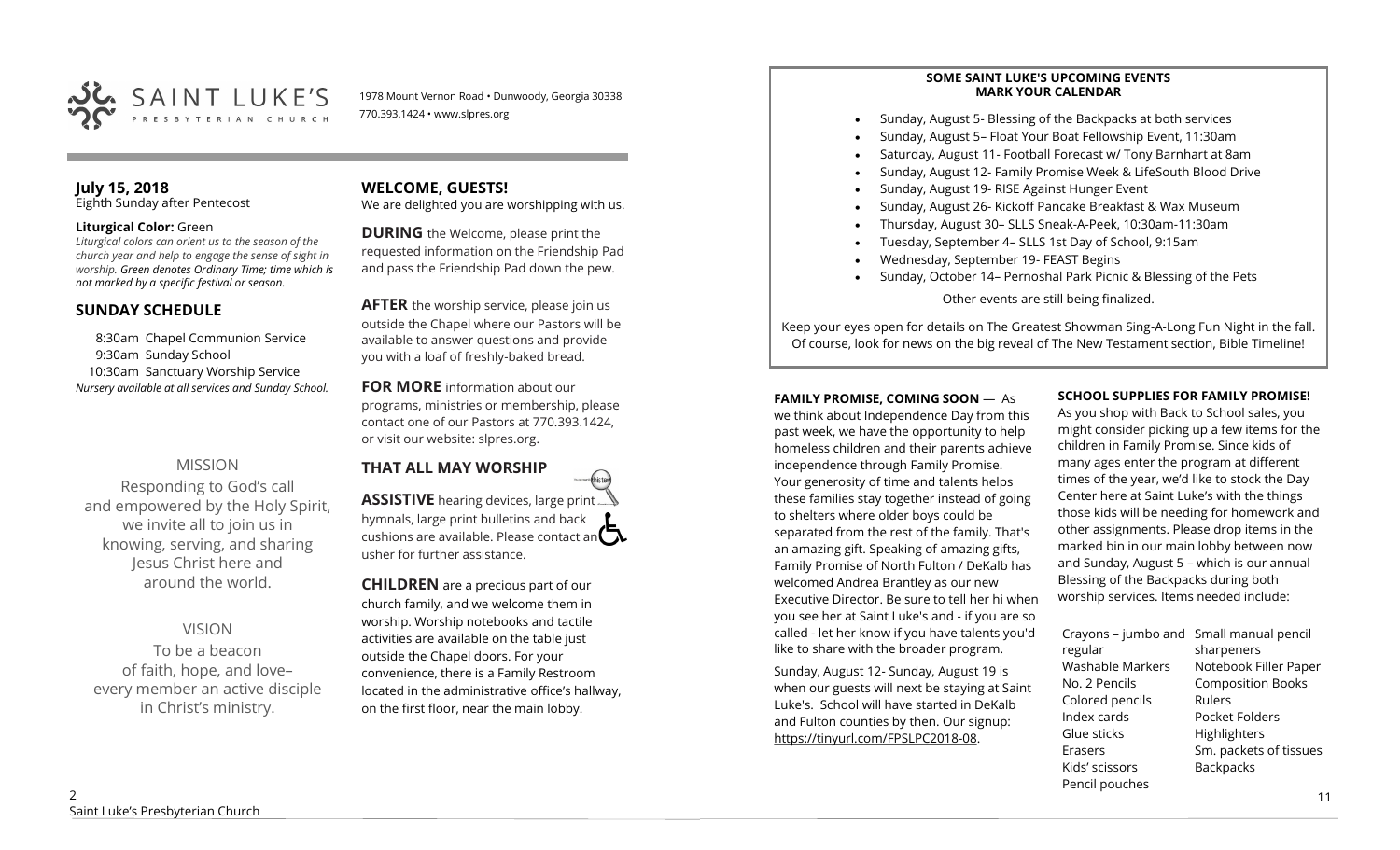# YOUTH MINISTRY

**Phil Brown philbrown@slpres.org / 770.393.1424 ext. 238**  \_\_\_\_\_\_\_\_\_\_\_\_\_\_\_\_\_\_\_\_\_\_\_\_\_\_\_\_\_\_\_\_\_\_\_\_\_\_\_\_\_\_\_\_\_\_\_\_\_\_\_\_\_\_\_\_\_\_\_\_\_\_\_\_\_\_\_\_\_\_\_\_\_\_\_\_\_\_\_\_\_\_\_\_\_\_\_

### **HERE'S WHAT'S COMING UP IN YOUTH MINISTRY:**

### **SUNDAY SCHOOL**

Next meeting dates for Sunday school are August 5 and August 12.

### **NEW BABY NORA!**

You may have heard by now that Katherine Robeson (youth advisor extraordinaire) has a new baby! They would appreciate some meals. The family likes all foods and are not picky at all. Supplying meals is a very big help as the Robesons start this new adventure with Nora. Please see below website to sign up for a meal. Call Emily Ritzler with any questions about a meal at 404-234-4069.

To access Katherine Robeson's CareCalendar site, visit [https://www.carecalendar.org/](https://www.carecalendar.org/logon/271511) [logon/271511](https://www.carecalendar.org/logon/271511) and enter the following information in the appropriate spaces: Calendar ID : 271511 and Security code : 8728

# MUSIC MINISTRY

**Clair Maxwell clairmaxwell@slpres.org / 770.393.1424 ext. 227** 

\_\_\_\_\_\_\_\_\_\_\_\_\_\_\_\_\_\_\_\_\_\_\_\_\_\_\_\_\_\_\_\_\_\_\_\_\_\_\_\_\_\_\_\_\_\_\_\_\_\_\_\_\_\_\_\_\_\_\_\_\_\_\_\_\_\_\_\_\_\_\_\_\_\_\_\_\_\_\_\_\_\_\_\_\_\_\_\_

### **SUMMER MUSIC**

Musicians are needed for our summer services at both 8:30 and 10:30 worship. Dates this year are through August 12. Soloists, instrumentalists and small groups are welcome. Contact Clair about Sundays when you could share your gifts.

# **In Preparation for Worship**

"Whoever you are, you are human. Wherever you are, you live in the world, which is just waiting for you to notice the holiness in it."

*- Barbara Brown Taylor*

**Prelude** Prelude *arr. Dietrich Buxtehude*

### **Welcome and Announcements**

*If you are new to Saint Luke's today, welcome, we are so glad you are here! We have a gift of fresh bread we would love to give to you as a token of our gratitude. Please introduce yourself after worship to receive your welcome gift.*

*Please take the time now to fill out the Friendship Pads situated at the end of each pew. Write down your names and pass the pad down the pew, so that you may greet your pew neighbors by name and that we may know you are here.*

### **Call to Worship\*** 1 John 4:7,19

Leader: Beloved, let us love one another. **People: We love because God first loved us.**

**Opening Hymn #316\*** Where Charity and Love Prevail

# **Call to Confession\***

Leader: The Lord be with you. **People: And also with you.** Leader: Let us pray.

# **Prayer of Confession\***

**God of grace, you have revealed your love and mercy time and time again, yet we struggle to love in the way which you have commanded. Instead, we love selfishly,**

**we have not given to those who need what we have to offer, we expect a return when we lend a hand,**

**we have failed to love our enemies as our neighbors.**

**Forgive us, open our hearts to love,** 

**and help us hold on to you….**(*Silence is kept for personal reflection.)*

Leader: Lord, in your mercy. **People: Hear our prayer. Amen.**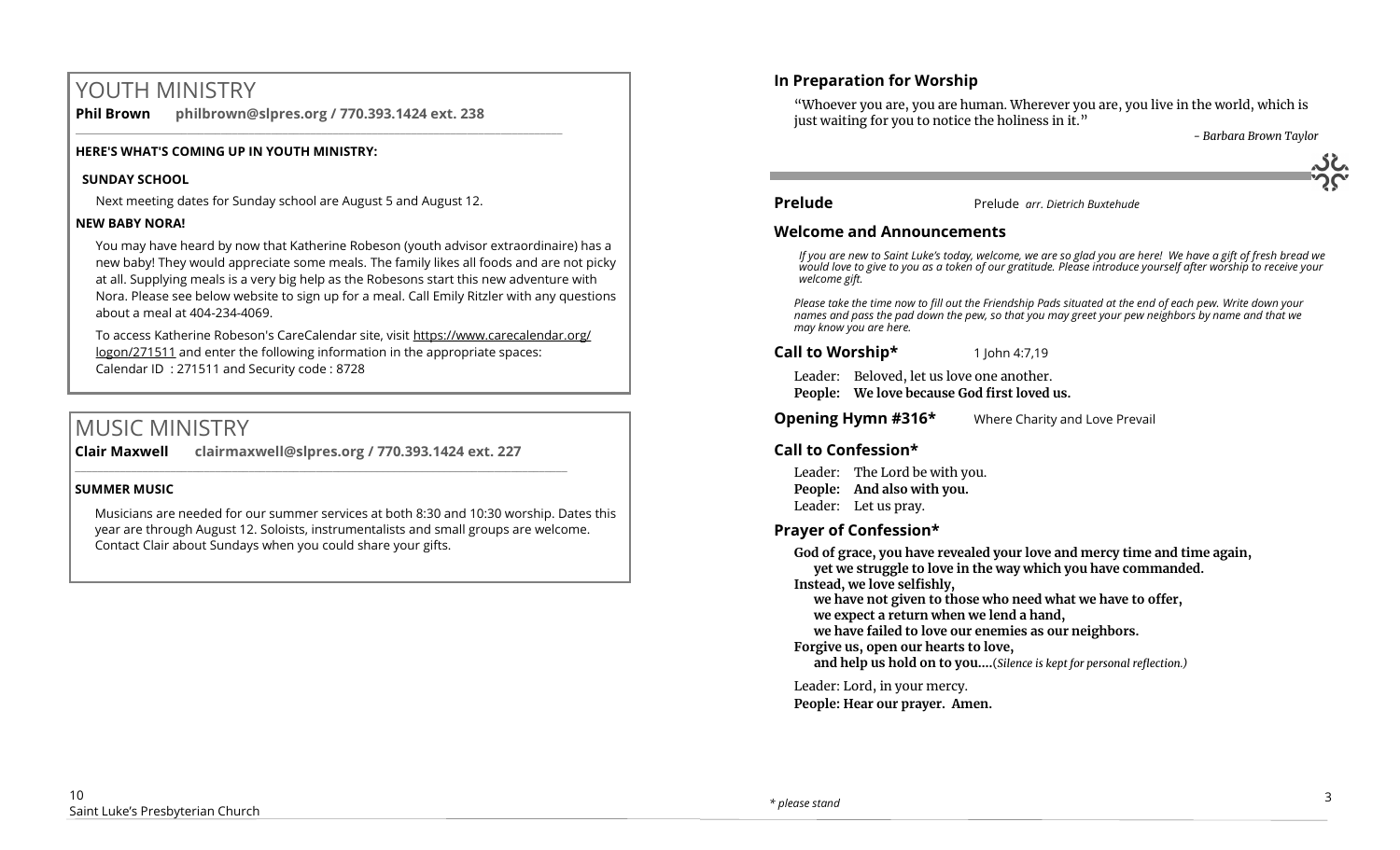## **Assurance of Forgiveness\***



## **Passing the Peace of Christ\***

Leader: May the peace of Christ be with you. **People: And also with you.** 

## **Prayer for Illumination**

**Scripture Readings** Luke 6:27-36, *page 64 of the New Testament*

### **Tell Us Our Story Shannon Dill**

*Children are always welcome to stay in worship. If preferred, parents may take their child(ren) to the nursery.*

| Sermon                                                                                                                                                                                                                                                                                                                                                                                                                              | "Love Your Enemies"                                        | Erin Rugh |
|-------------------------------------------------------------------------------------------------------------------------------------------------------------------------------------------------------------------------------------------------------------------------------------------------------------------------------------------------------------------------------------------------------------------------------------|------------------------------------------------------------|-----------|
| Affirmation of Faith*                                                                                                                                                                                                                                                                                                                                                                                                               | Apostles' Creed                                            |           |
| I believe in God, the Father Almighty,<br>Maker of heaven and earth,<br>and in Jesus Christ, his only Son, our Lord;<br>who was conceived by the Holy Ghost,<br>born of the Virgin Mary,<br>suffered under Pontius Pilate;<br>was crucified, dead, and buried;<br>he descended into hell;<br>the third day he rose again from the dead;<br>he ascended into heaven,<br>and sitteth on the right hand<br>of God the Father Almighty; |                                                            |           |
|                                                                                                                                                                                                                                                                                                                                                                                                                                     | from thence he shall come to judge the quick and the dead. |           |

# S P L A S H ! CHILDREN'S MINISTRIES

**Catherine Anne Thomas cathomas@slpres.org / 770.393.1424 ext. 228** 

### **SUMMER SUNDAY SCHOOL FOR CHILDREN**

Ages 3 through Kindergarten will meet in Room 120 August 5 and August 12 for a series entitled, "God Helps Me"! 1st grade through 5th grade will prepare for "Are you Smarter than a 5th Grader?" with our House to House Adult Education Class. On August 12 the children will take on the parents in a competition showdown.

**\_\_\_\_\_\_\_\_\_\_\_\_\_\_\_\_\_\_\_\_\_\_\_\_\_\_\_\_\_\_\_\_\_\_\_\_\_\_\_\_\_\_\_\_\_\_\_\_\_\_\_\_\_\_\_\_\_\_\_\_\_\_\_\_\_\_\_\_\_\_\_\_\_\_\_\_\_\_\_\_\_\_\_\_\_\_\_\_\_\_\_\_\_\_\_\_\_\_\_\_\_\_\_\_\_\_** 

Since our kids' Sunday School classes are not meeting during the month of July, we will offer child care for kids whose parents would like to attend one of the adult classes meeting at 9:30am.

### **HAPPY NEW YEAR!**

Yes, that's right. July is a great time to get adult leaders in place for our school year Sunday School classes. Leading children is a fun way to share faith with the younger members of our church family. We know you're busy. That's why we get enough adults in each class to "job share", which allows you to coordinate your own schedule with your class teaching partners. And if you're scheduled and something comes up, we can still make it work. You get all the appreciation with none of the guilt! You don't have to be an expert on Bible stories, either. We have the lessons planned and prepared. You just might learn something, too! Here are our age group needs:

### **3'S, PREK, K – GODLY PLAY**

This wonderfully interactive, imaginative, and tactile way of telling stories is simply fascinating for young ones. As each story unfolds, there is always room for "wondering". Saint Luke's has a complete collection of the smooth hand-carved wood and felt pieces that combine to tell each story.

## **1 ST THROUGH 5TH GRADES – DIGGING INTO DISCIPLESHIP**

Though we divide into three different age groups,  $(1^{st}, 2^{nd}/3^{rd})$ , and  $4^{th}/5^{th}$ ) each class will explore a different version of the same story each week. "Digging into Discipleship" allows kids to explore God's character as shown throughout the Bible so that they will discover what it means to reflect the heart of God in everyday life. Each lesson has a simple observation about God. For example, the observation might be "God Shows Grace". Our application would be "So We Show Grace." Each lesson is engaging, imaginative, and addresses a range of learning styles: science, games, discussion, crafts, and more.

*Needs vary by class; for more information – or to reserve your spot – please reach out to [cathomas@slpres.org](mailto:cathomas@slpres.org) .*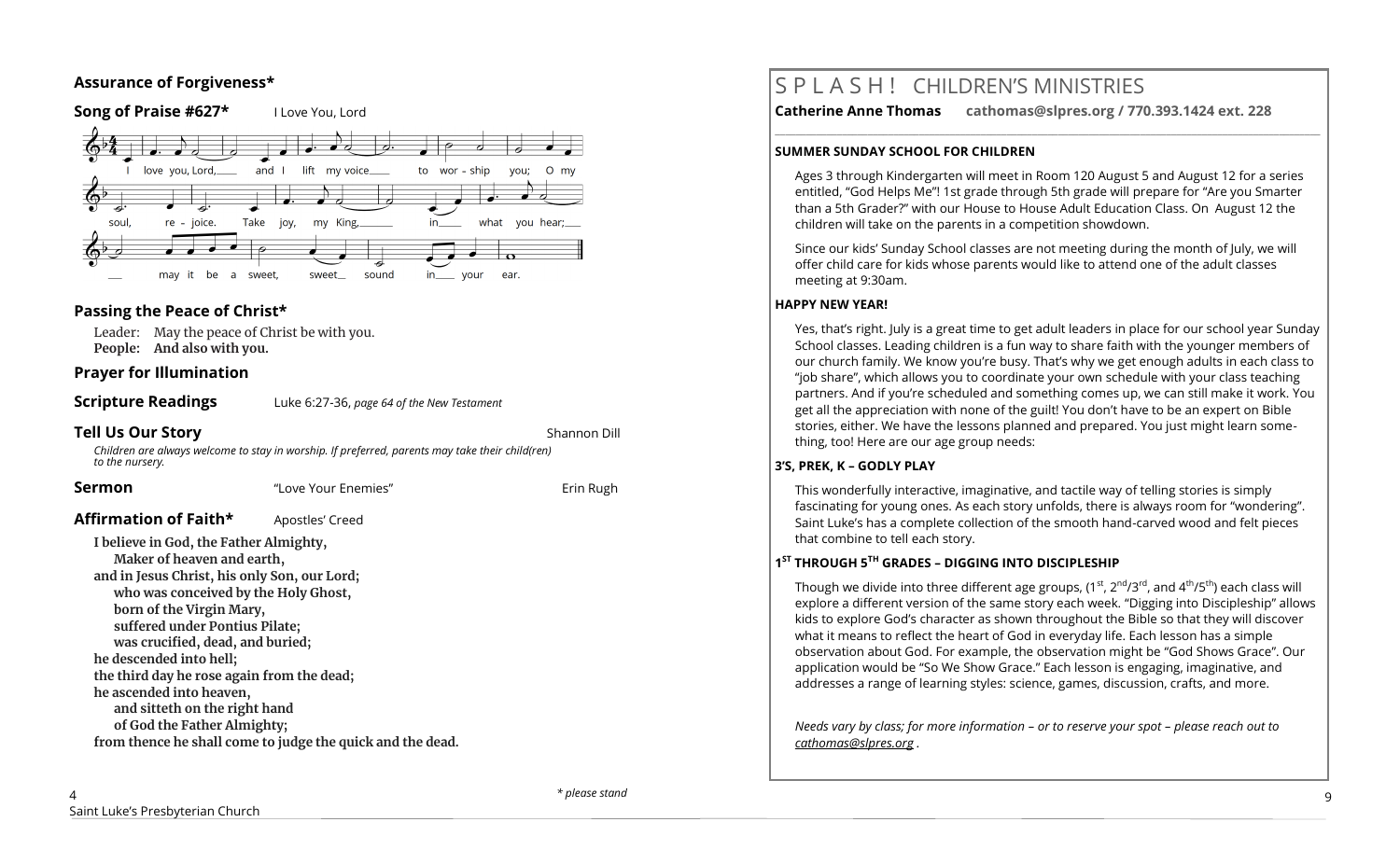# ADULT MINISTRY

**Shannon Dill shannondill@slpres.org / 770.393.1424 ext. 229**   $\_$  ,  $\_$  ,  $\_$  ,  $\_$  ,  $\_$  ,  $\_$  ,  $\_$  ,  $\_$  ,  $\_$  ,  $\_$  ,  $\_$  ,  $\_$  ,  $\_$  ,  $\_$  ,  $\_$  ,  $\_$  ,  $\_$  ,  $\_$  ,  $\_$ 

### **ADULT SUNDAY SCHOOL**

Individual classes have begun. Please see the website for a full description of each class. (http://slpres.org/program-ministries/adult-ministry/sunday-school)

Faith Foundations: Room 232 House to House: Room 203 Seasons of the Spirit: Room 231/233 Soul Food: Room 234/236

Summer schedule for each adult education class is noted below:

Faith Foundations meets all summer.

House to House will be off June 17 through July 29. Resumes on August 5. Seasons of the Spirit will meet all summer.

Soul Food will meet in June and July, but will take off August. Resumes August 26.

## **FRIDAY MORNING MEN'S BIBLE STUDY**

Fellowship and Bible study every Friday from 6:40-8am in the Parlor with Dan Joyce.

## **BIBLE STUDY: "WAYFARERS"**

Come join David, Shannon or Phil as this week's preacher leads a study of the scripture for the upcoming Sunday's worship. Meet on Wednesdays at 10am in the church library. Please note that Wayfarers will NOT meet on the four Wednesdays of July. The group will resume on Wednesday, August 1.

## **SUMMERTIME BREAK**

Please note that our Faith and Parenting Group, as well as, our Tavern Talks Group will take a small summertime break during the months of June and July. Many folks are traveling or just enjoying some less regularly scheduled time. Notices will be in Highlights and the Sunday bulletin when we resume in August!

**I believe in the Holy Ghost; the holy catholic Church; the communion of saints; the forgiveness of sins; the resurrection of the body; and the life everlasting. Amen.**

# **Ritual of Ordination and Installation Matt Fogarty**

## **Offering Invitation**

*Giving is a tangible sign of worship. If you give electronically, there is a blue, laminated, electronic giving card in the pew rack to place in the offering plate as it is passed.*

**Offertory If Music Be the Food of Love** Taylor Link, Soloist *Henry Purcell*

**If music be the food of love, sing on till I am filled with joy. For then my listening soul you move with pleasures that can never cloy. Your eyes, your mien, your tongue declare that you are music everywhere.**

# **Song of Thanksgiving #697\*** Take My Life



# **Holy Communion**

*Communion will be served by intinction (dipping the bread into the cup). Everyone is invited to participate in the sacrament. The cup holds grape juice, not wine, during this service. A server with gluten-free wafers will be standing directly in front of the communion table for those who prefer this option. If you would prefer to be served where you are sitting, please raise your hand.*